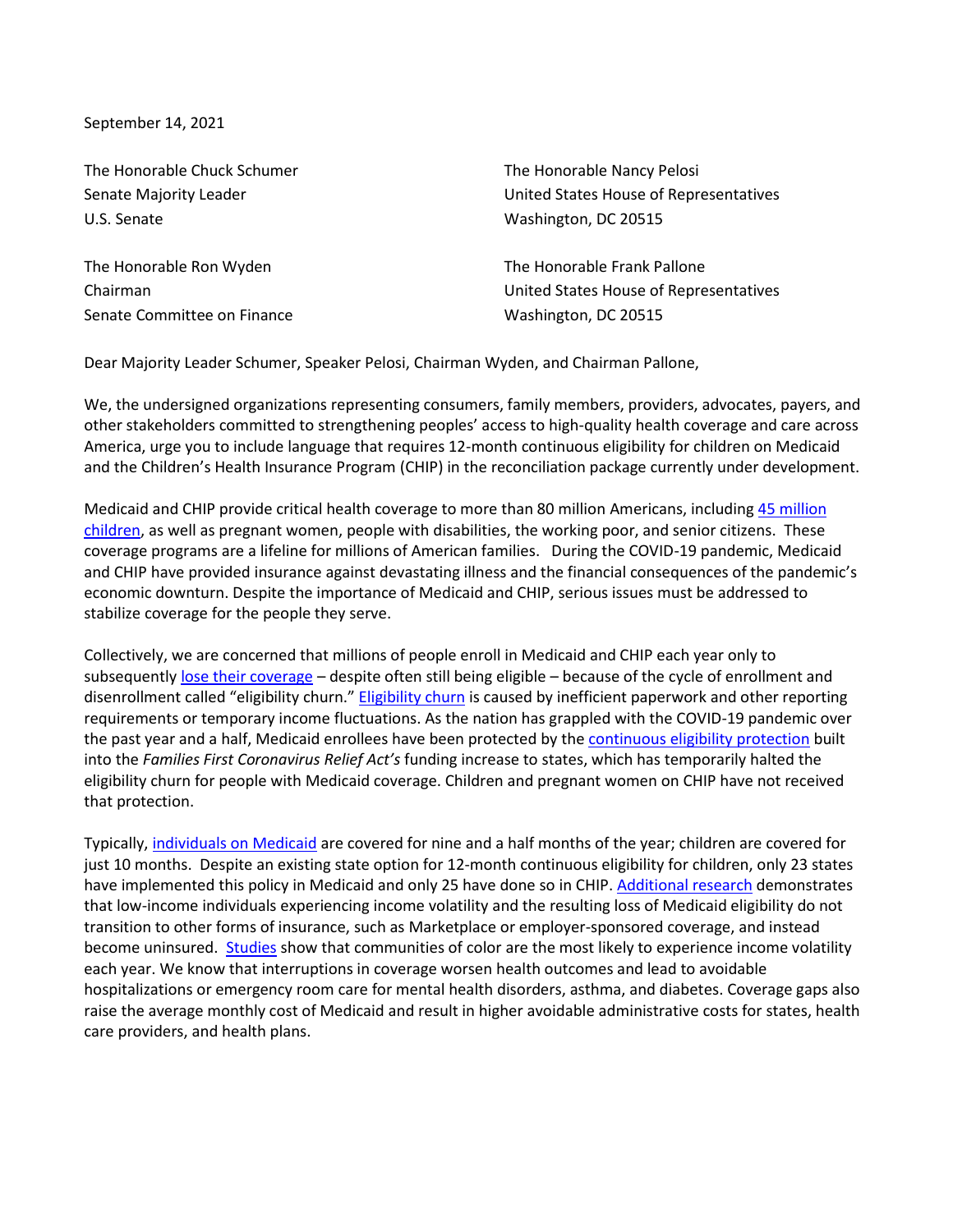A [2020 report](https://www.communityplans.net/wp-content/uploads/2020/06/GW-continuous-eligibility-paper.pdf) found that from 2016 through 2018 in the states that have adopted continuous eligibility for children in Medicaid, 294,000 children had at least one preventive care visit; 93,000 kids got the specialty care they needed; and 261,000 kids had no gaps in coverage.

The report also found that extending 12-month continuous eligibility from 24 to 50 states would:

- Increase the number of kids receiving specialty care by 87 percent, from 93,000 to 174,000.
- Roughly double preventative care visits for children, from 294,000 to 585,000.
- Roughly double the number of kids with no gaps in coverage, from 261,000 to 520,000.

A policy of continuous eligibility – specifically, a federal requirement to cover children in Medicaid and CHIP – will provide 12 months of continuous and stable enrollment and will also allow Medicaid and CHIP programs to operate more like private coverage and Medicare. Stability in Medicaid and CHIP coverage will cut bureaucracy for states conducting screening and eligibility determinations and relieve excessive burden on providers that strive to ensure their patients retain coverage and access to care. It will help health providers and plans more readily maintain continuity of care management, which is vital to keeping children healthier. Most importantly, continuous eligibility will lessen financial stress and offer steady access to needed care for children on Medicaid and CHIP and their families.

We were pleased to see the Administration again recognize the importance of continuous eligibility when they recently [extended the timeframe](https://www.medicaid.gov/federal-policy-guidance/downloads/sho-21-002.pdf) for states to complete pending eligibility and enrollment actions to twelve months after the month in which the public health emergency ends. Now, we ask Congress to build on that policy and include continuous eligibility in the reconciliation package to improve coverage for our nation's children.

Sincerely,

## **National Organizations**

## AAHD

| AASA, The School Superintendents Association        |
|-----------------------------------------------------|
| <b>ACA Consumer Advocacy</b>                        |
| <b>Academic Pediatric Association</b>               |
| <b>Academy of Managed Care Pharmacy</b>             |
| African American Health Alliance                    |
| AIDS Alliance for Women, Infants, Children, Youth & |
| <b>Families</b>                                     |
| Alabaster                                           |
| Allergy & Asthma Network                            |
| Alliance of Community Health Plans                  |
| American Academy of Family Physicians               |
| American Academy of Pediatric Dentistry             |
| American Academy of Pediatrics                      |
| American Association on Health and Disability       |
| American College of Obstetricians and               |
| Gynecologists                                       |
| American College of Physicians                      |
| American College of Surgeons                        |
| American Dental Hygienists' Association             |

American Lung Association American Medical Association American Pediatric Society American Public Health Association Association for Community Affiliated Plans Association of American Medical Colleges Association of Asian Pacific Community Health **Organizations** Association of Clinicians for the Underserved Association of Maternal & Child Health Programs Association of Medical School Pediatric Department **Chairs** Catholic Health Association of the United States The Cave Institute Children's Health Fund Children's Hospital Association Children's Rights Community Catalyst Easterseals Epilepsy Foundation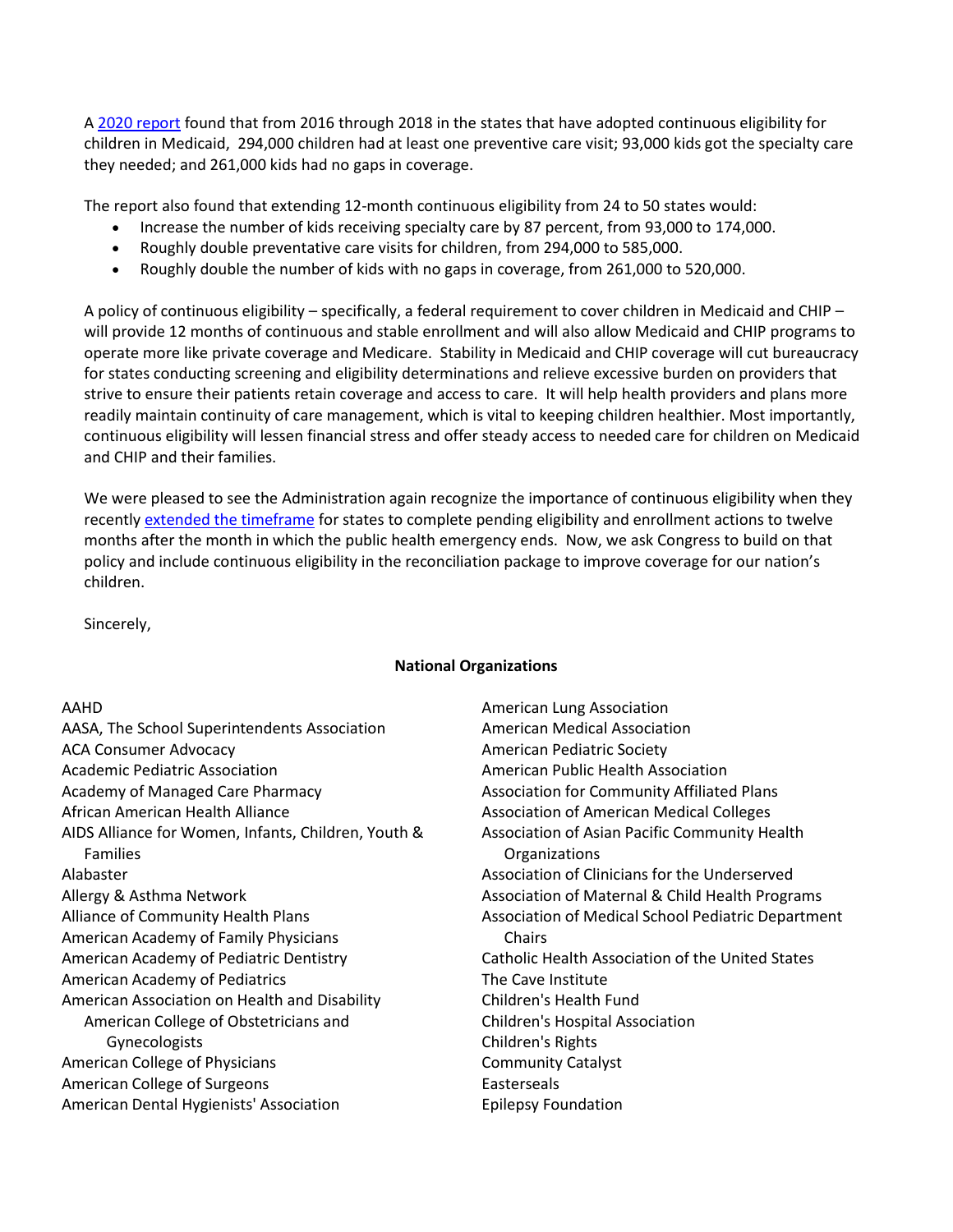Epilepsy Information Service of Wake Forest School of Medicine Families USA Family Centered Treatment Foundation Family Voices First Focus Campaign for Children Health Care Voices Hemophilia Federation of America Housatonic Community College The Jewish Federations of North America Lakeshore Foundation Lupus and Allied Diseases Association, Inc. March of Dimes The National Alliance to Advance Adolescent Health National Association for Children's Behavioral Health National Association of Pediatric Nurse Practitioners National Association of Social Workers National Coalition for Latinxs with Disabilities National Health Care for the Homeless Council

National Health Council National Health Law Program National Immigration Law Center National Network for Arab American Communities National Resource Center on Domestic Violence National WIC Association Nemours Children's Health Parents as Teachers Pediatric Policy Council Planned Parenthood Federation of America Provincial Council Clerics of St. Viator (Viatorians) **RESULTS** SchoolHouse Connection Society for Pediatric Research United Way Worldwide The Workers Circle Young Invincibles ZERO TO THREE

### **State/Local Organizations**

#### **Alabama**

Alabama Chapter American Academy of Pediatrics

**Alaska** AAP Alaska Chapter

#### **Arizona**

Arizona Chapter of the American Academy of Pediatrics Arizona Council of Human Service Providers Arizona Dental Hygienists' Association Child & Family Resources, Inc.

#### **Arkansas**

Arkansas Chapter, American Academy of Pediatrics

#### **California**

AAP California Chapter 2 AAP-Orange County Chapter African American Wellness Center for Children & Families California Chapter 1, American Academy of Pediatrics California Pan-Ethnic Health Network Health Plan of San Mateo Inland Empire Health Plan Kern Health Systems The Los Angeles Trust for Children's Health Orange County United Way Postpartum Health Alliance San Francisco Health Plan Santa Clara Family Health Plan

#### **Colorado**

AAP Colorado Colorado Consumer Health Initiative The Consortium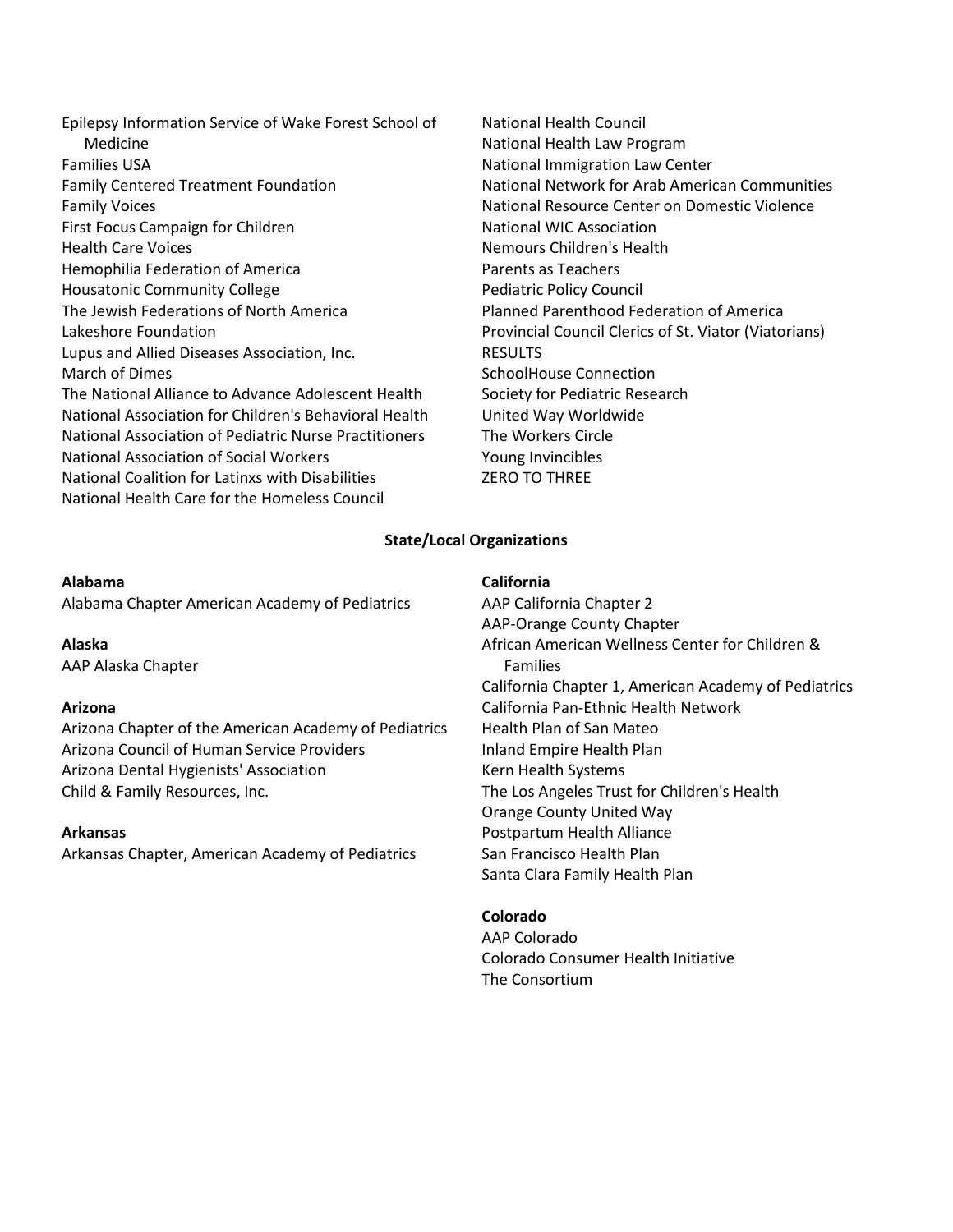**Connecticut** CT Early Childhood Alliance

### **Florida**

Florida Chapter of the American Academy of Pediatrics Florida Health Justice Project Florida Policy Institute Florida's Children First Hispanic Unity of Florida

### **Georgia**

Georgia Chapter-American Academy of Pediatrics

## **Hawaii**

AlohaCare American Academy of Pediatrics, Hawaii Chapter

**Idaho** Intermountain Healthcare

## **Illinois**

Children's Home & Aid Erikson Institute Health & Medicine Policy Research Group Illinois Chapter, American Academy of Pediatrics

## **Indiana**

Indiana Chapter of the American Academy of Pediatrics

## **Iowa**

Common Good Iowa Iowa Chapter of the American Academy of Pediatrics United Way of Johnson & Washington Counties

### **Kansas**

Kansas Action for Children Kansas Chapter, American Academy of Pediatrics United Way of the Flint Hills

**Kentucky** Kentucky Chapter of the AAP

**Louisiana** St. John United Way United Way of Southwest Louisiana **Maine**

Maine Chapter, American Academy of Pediatrics Opportunity Enterprises Incorporated

## **Maryland**

Benedictine Sisters Maryland Citizens' Health Initiative Maryland Community Health System Montgomery County Federation of Families for Children's Mental Health

### **Massachusetts**

MCAAP

## **Michigan**

Michigan Association of Health Plans Michigan Chapter American Academy of Pediatrics Michigan League for Public Policy

### **Minnesota**

Gillette Children's Specialty Healthcare Hennepin Health Hennepin Healthcare System Minnesota Association of County Health Plans Minnesota Chapter - American Academy of Pediatrics South Country Health Alliance This is Medicaid Coalition

### **Mississippi**

Mississippi Chapter, American Academy of Pediatrics

## **Missouri**

A Red Circle Bilingual International Assistant Services Kids Win Missouri Missouri Budget Project Missouri Chapter, American Academy of Pediatrics

### **Montana**

Montana Chapter of the American Academy of **Pediatrics** 

**Nebraska** Nebraska Chapter AAP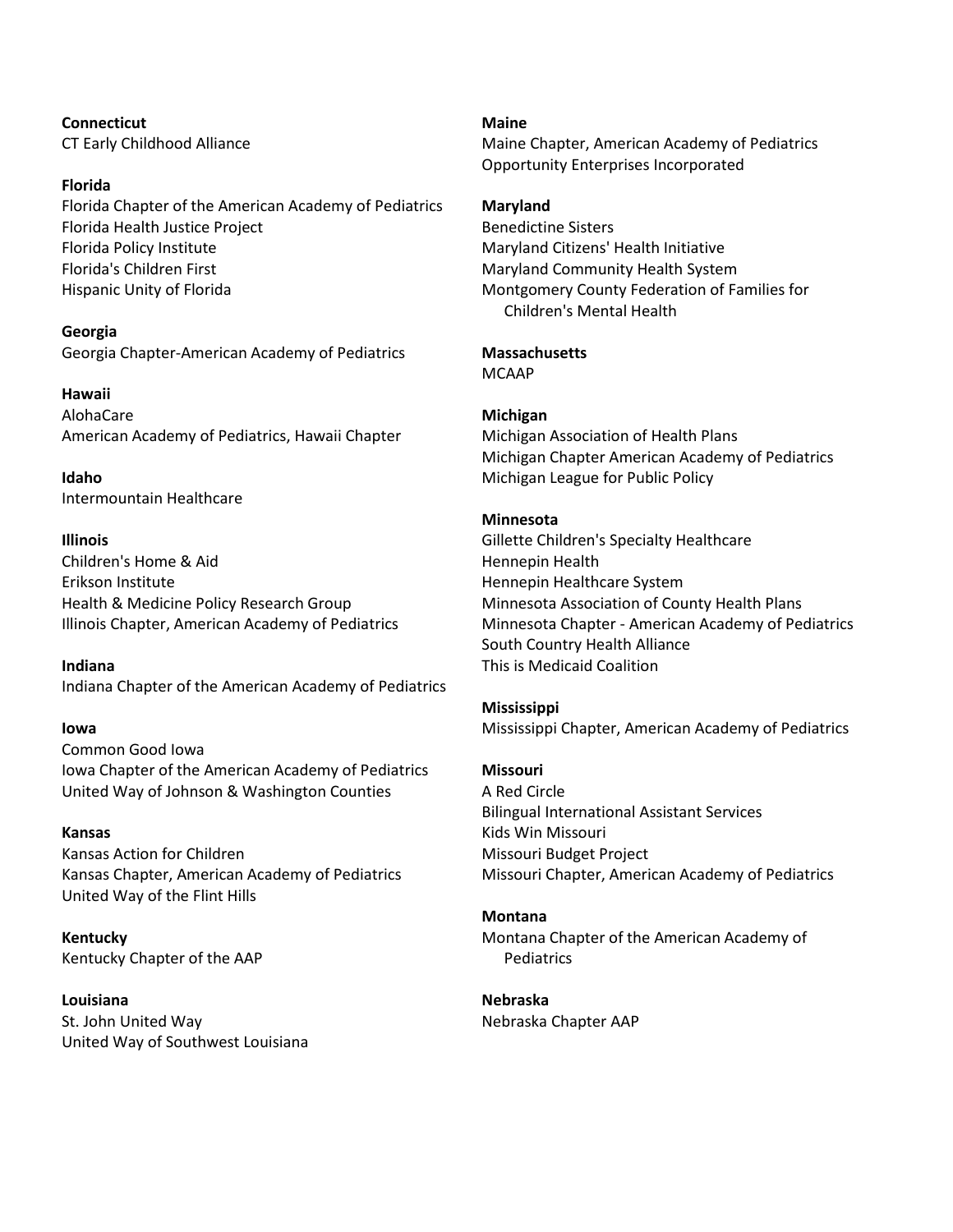## **Nevada** Intermountain Healthcare Nevada Chapter, American Academy of Pediatrics Children's Advocacy Alliance

**New Hampshire NHAAP** 

## **New Jersey**

Family Voices NJ New Jersey Association of Mental Health and Addiction Agencies, Inc. New Jersey Chapter, American Academy of Pediatrics SPAN Parent Advocacy Network

## **New Mexico**

New Mexico Pediatric Society

**New York** AAP New York Chapter 1 Center for Independence of the Disabled, NY NYS AAP - Chapter 2 NYS AAP - Chapter 3 Sisters of St. Dominic of Blauvelt, New York

# **North Carolina** Child Care Services Association Goldsboro Pediatrics, PA Interfaith Initiative for Social Justice Jubilee Community NC Pediatric Society North Carolina Justice Center Prevent Blindness North Carolina Trillium Health Resources

## **North Dakota** North Dakota Chapter of the American Academy of **Pediatrics**

**Ohio** The Ohio Council of Churches

# **Oklahoma**

American Academy of Pediatrics - Oklahoma Chapter Oklahoma Institute for Child Advocacy

### **Oregon**

CareOregon Oregon Pediatric Society Our Children Oregon

## **Pennsylvania**

Allies for Children PA Chapter, American Academy of Pediatrics Pennsylvania Partnerships for Children

**Rhode Island** Neighborhood Health Plan of Rhode Island

**South Carolina** SC Chapter of the AAP

# **South Dakota**

South Dakota Chapter of the American Academy of Pediatrics

# **Tennessee**

Tennessee Health Care Campaign Tennessee Justice Center

# **Texas**

Access Esperanza Clinics Inc. CHILDREN AT RISK Coalition of Texans with Disabilities Community Health Choice Cook Children's Health Plan Every Texan The Good Life Outcomes Program, at Change Happens! Harris Health System Houston Women March On Network of Behavioral Health Providers PediPlace Proyecto Azteca Texans Care for Children Texas Medical Association Texas Pediatric Society, Texas Chapter of the AAP **TexProtects** United Way of Metropolitan Dallas United Way of Southern Cameron County UUFHCT